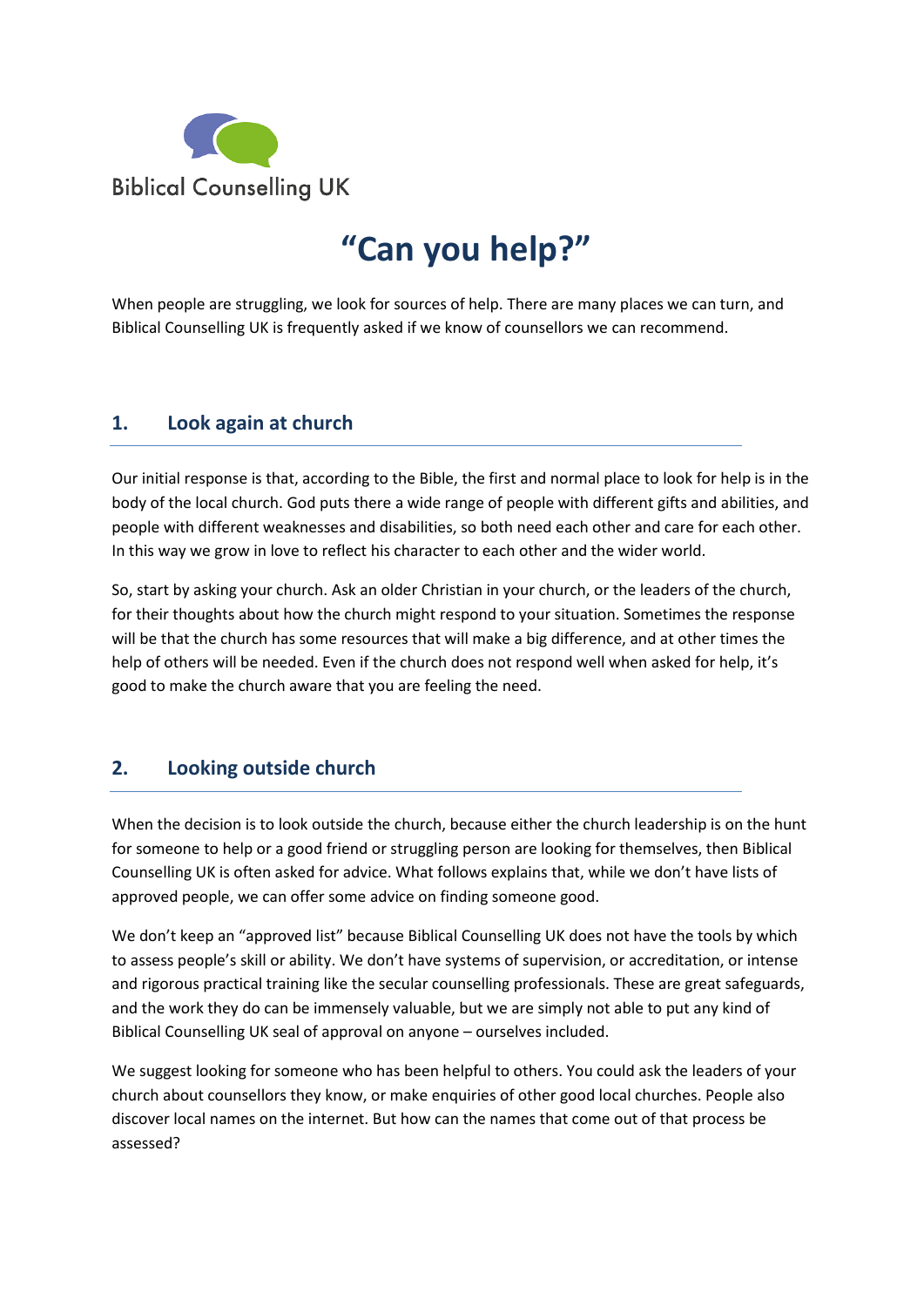There are many different kinds of counsellor who can be helpful in different ways. What makes a good biblical counsellor, who can help work through issues in relationship with God?

Here are some tips:

**1. Pray.** God knows what we truly need and how he will meet that need from his resources. We may often feel stretched and short of resources – but God never does. While you are at it, feel free pray for Biblical Counselling UK – that God will lead us on in our thinking and in opening up more and more ways and, critically, people to serve the local church in Biblical counselling.

**2. Ask questions about the counsellor.** Ask the person who recommended them. What was helpful? How did they incorporate Scripture and prayer into the counselling? What came out of the counselling, especially with regard to the individual's relationship with God? For biblical counselling, the most important part of any human being is their relationship with God. How did the counselling recognise and address that in the midst of addressing the issues under discussion?

**3. Ask the counsellor themselves**. From their website if they have one, or by email or over the phone, it should be possible to learn a lot about the counsellor, about their own relationship with God, and their convictions about counselling. Biblical counsellors care deeply about the model they use, and think it of central importance in pursuing counselling. They will not mind being asked important questions about their own faith, their church membership and whether their church supports their work, about whether they think Scripture has "everything we need for life and godliness" and how they bring prayer and Scripture to bear in counselling. You can also ask important questions about timings, any counselling contract they use, payments and so on. There is no need to follow a recommendation if doubts arise at this stage.

**4. Ask someone else to ask the counsellor**. If you don't trust your own wisdom to make a judgement, find a wise person to help, perhaps a pastor or friend. Perhaps they could give the counsellor a call and process the answers with you.

**5. Communication.** When churches deal with a problem within the church body, it's normal and good for the people concerned, operating as a loving family, to share some limited information to make sure people know what they need to know to love and care properly (and that only the people who need to know know only what they need to know!). Counsellors from outside a church will sometimes not be able to share any significant information at all with a referring church because their training and ethical codes require them to maintain confidentiality except for reasons of legal, safeguarding necessity. Frustrating though this can be, it does not mean the counsellor is not good! Other counsellors are able to share more, by agreement with the person being counselled. Whatever the counsellor's position, we would always encourage someone who is receiving counselling to **communicate freely with someone in their home church** about how it's going, what is proving helpful and what is hard, and to be prayed for and supported. This avoids the work of counselling being totally disconnected from normal relationships in church.

**6. Still "do Church."** Though outside your church, a biblical counsellor will know that God has a unique purpose for your local church as place of care and service. **Ask potential counsellors where they go to church, how they value church** and whether they can give examples of how this influences their counselling. The goal of truly biblical counselling is not that someone merely leaves happy and grateful for the counsellor, but that someone grows as *a worshipper of God* in all of life,